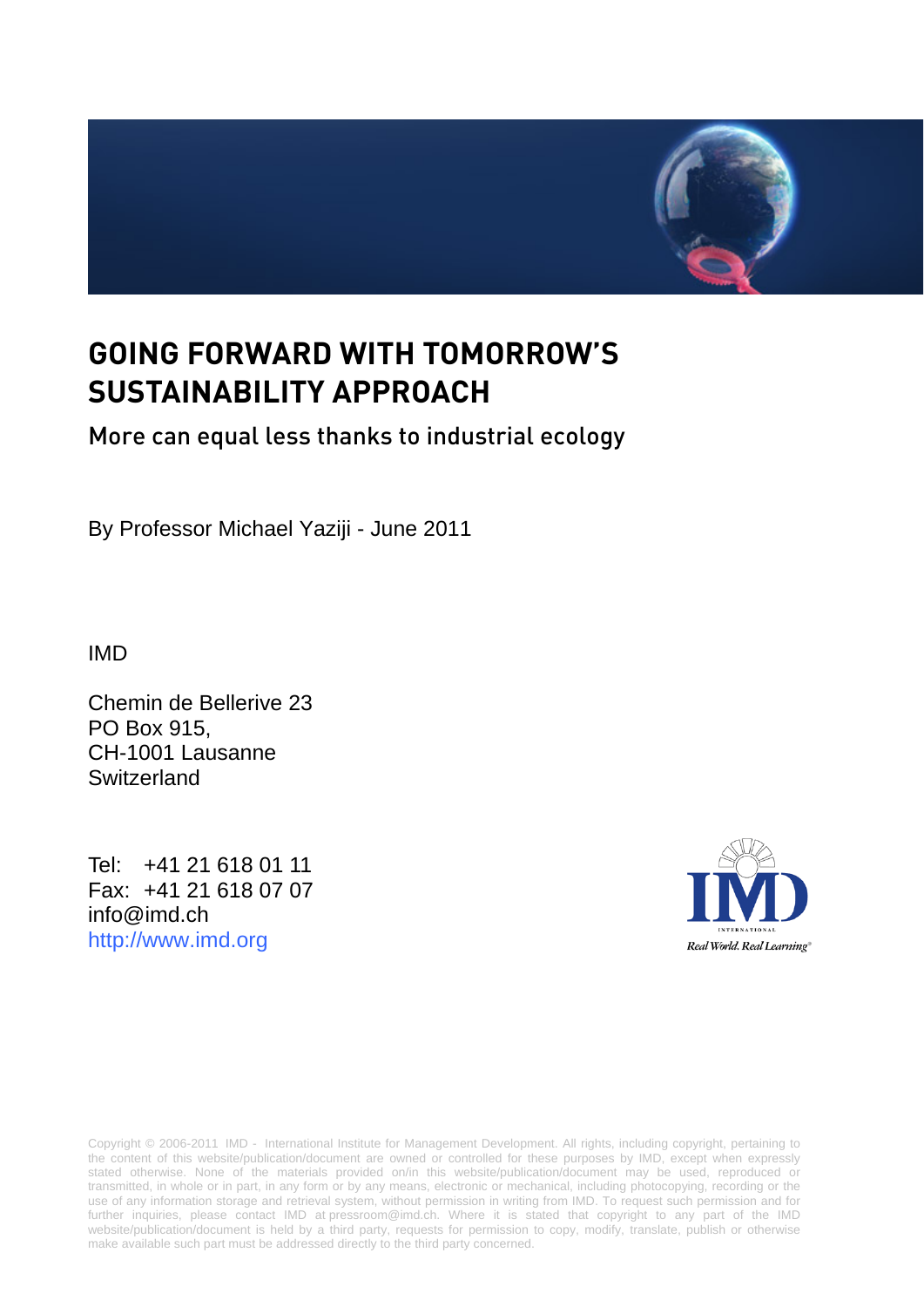The notion of sustainability-as-less –fewer people, resources and production together with less consumption and pollution – is actually not enough.

On one hand, we absolutely need to do all of these things if we are going to give our children anything like the planet that we inherited, but it needs to be complemented by another approach that leverages the growth imperative that got us in this mess in the first place.

To understand why sustainability-as-less likely won't solve our environmental challenges, consider the traditional equation for environmental impact:

### **Environmental Impact = Population x Affluence x Technology.**

Given this, environmental damage can be limited by reducing population, getting poorer and improving technology.

We need to limit or reverse population growth as much as possible, but recognize that it isn't likely to be enough. We need to consume less per person. The unsustainable affluent lifestyles of the 430 million in the West are going to be emulated by another 600 million from the developing world by 2030 according to the World Bank. As for technology, the sustainability-as-less concept focused on reducing damage/unit of economic output, be it through reducing CO2 output per unit of product, reducing packaging, etc. This is the thinking behind so many companies' sustainability reports that brag about a 10% reduction of this input resource or a 15% reduction of that pollutant.

But I dare say that this approach will simply not do the trick. The apostles of yesterday's sustainability preach about the potential savings and gains in attracting employees through efforts to, say, reduce waste by x percent per year—and these are sometimes very real and very substantial gains! Unfortunately, often sustainability-through-reduction practices are, at the end of the day, simply more expensive, particularly if they are done to the extent required for us to be truly sustainable. And in a current environment, this is a strategic liability. And firms are generally designed toward profit maximization.

Thus, to a large degree, sustainability issues have been and remain a secondary issue and are often (unfortunately, but quite rightly) seen as a cost and a strategic liability. Therefore firms are not likely to do enough in terms of reduction to turn things around.

But what if we took a radically different angle? What if we turned the T in the I=P x A x T equation to a negative number? What if our environmental impact was less than zero and if we have environmental *improvement* with each economic unit of output? What would this look like? This would turn traditional sustainability thinking on its head.

Instead of hoping for a reduction of population (in the face of the reality of an increasing population) or reduction in affluence (in the face of a reality of a 125% increase in the world's middle class), we could leverage these growths to create a negative value for *I,* that is, environmental improvement!

This would look like cement that has a negative CO2 footprint; or waste product pollution being turned into housing materials. This could also play out in the form of an industrial system that has no waste, or even better, that takes wastes or pollutions from outside the system and converts them into products and services as well as environmental benefits.

*Cradle to Cradle,* a popular book by William McDonough & Michael Braungart, provides a cherry tree as a beautiful model for us to replicate. In full bloom, a cherry tree is stunning in its abundant beauty of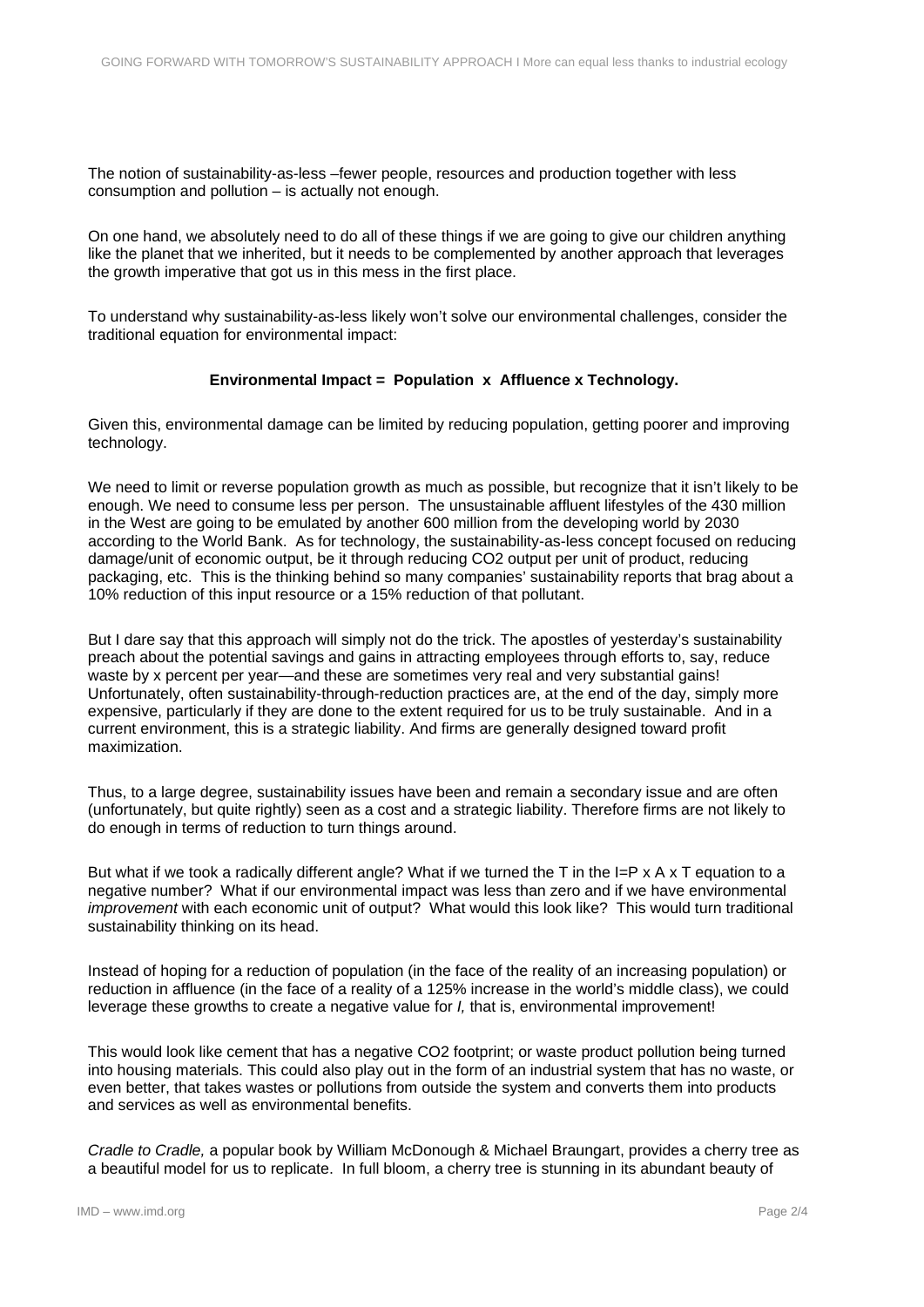hundreds of thousands of blossoms. A visit to Japan during the full bloom offers up incredible experiences. Yet how many of those blossoms eventually yield new trees? Maybe just one or two, which is a miniscule percentage! The cherry tree is in a sense incredibly inefficient and horribly wasteful with its ridiculous bounty. Yet, and here is the model for tomorrow's sustainability, there is no waste in the system as a whole. The blossoms fall and are immediately an input to new biological systems – ants, microbes, worms and others feast on this free input – and eventually they produce their own "waste" which, in turn, is an input that feeds the cherry tree for its next season of ludicrously abundant blossoms. Bountiful and wasteful alone, the cherry tree's ecosystem has no waste.

The study of these beautiful, intricate closed-loop systems is called ecology. Tomorrow's sustainability is called *industrial ecology* and holds out the promise for a rich, prosperous and flourishing society that has no waste.

In a fully functional industrial ecology, waste streams from one industry are treated as inputs to another. We have very few examples of completely sustainable industrial ecologies, but in my strategy work with companies I see more and more companies stumbling into it as they look for new businesses and new business models. For example, the number of firms that are looking into waste-streams as critical inputs is stunning; I'd predict that the waste industry will look nothing like it does today. One smart firm I work with takes waste from municipalities (and gets paid for it), using some of it as in input for construction materials (which they get paid for) and sells the rest to incinerators for fuel (netting yet a third revenue stream).

The imperatives that drive firms' decisions are profit based, but as their standard raw resource inputs become more expensive and less available as there are growing waste streams from other industries, and as regulations are increasingly stringent around raw resource usage and pollution, the opportunities multiply.

Firms need to be creative, explore profitable business models with waste streams as inputs, leading to overall positive (not just less negative) environmental impacts. They need to think about getting into these new business models and market spaces more and more, rather than focusing on just the old school notion of less and less.

*Michael Yaziji is Professor of Strategy and Organizations at IMD. He is the Program Director of IMD's Open Planet Leaders (OPL) program, which is run in conjunction with the WWF.*